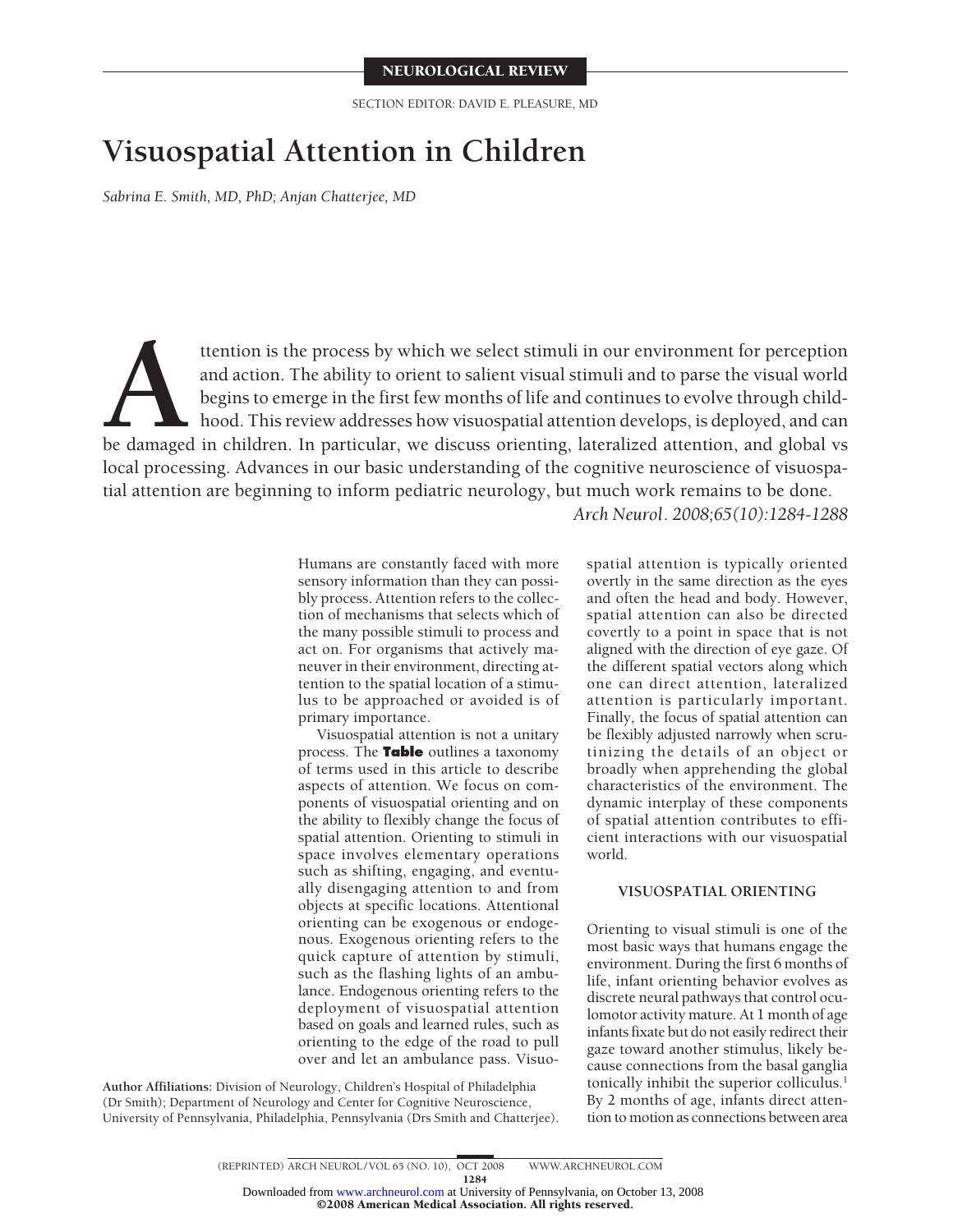| <b>Concept</b>                | <b>Definition</b>                                                                                                                                                            |
|-------------------------------|------------------------------------------------------------------------------------------------------------------------------------------------------------------------------|
| Overt visuospatial orienting  | Shift of visuospatial attention manifesting as movement of eyes and head toward an object of interest.                                                                       |
| Covert visuospatial orienting | Shift of visuospatial attention without directing gaze toward an object of interest.                                                                                         |
| Exogenous cue                 | Feature of stimulus, such as light, color, or movement that draws visual attention. This is a form of bottom-up or<br>stimulus-driven modulation of attentional systems.     |
| Endogenous cue                | Use of learned rule or prior experience to modify visual attention. This is a form of top-down or goal-driven<br>modulation.                                                 |
| Cue validity                  | A peripheral cue at the same location as a subsequent target is considered valid, whereas a cue at a different<br>location than the subsequent target is considered invalid. |
| Facilitation                  | The processing advantage characterized by a speeded response to a target preceded by a valid rather than an<br>invalid cue (cue to target asynchrony is usually $<$ 150 ms). |
| Inhibition of return          | Phenomenon characterized by delayed response to a target preceded by a valid rather than an invalid cue<br>(cue to target asynchrony usually $>$ 300 ms).                    |
| Local attention               | The narrow focus of attention to elements of an object; sometimes referred to as featural attention.                                                                         |
| <b>Global attention</b>       | The widening of the focus of attention to encompass the overall configuration of the object or scene.                                                                        |

MT (middle temporal; a region in the lateral temporaloccipital cortex specializing in processing motion) and the superior colliculus mature.<sup>1</sup>

Between 3 and 6 months of age, infants develop more complex control of their orienting abilities. They follow targets smoothly and generate saccades in anticipation of the target's location as frontal eye field connections to the superior colliculus and brainstem mature.<sup>1</sup> The development of visual attention and control of eye movements are tightly integrated.<sup>2</sup> At 6 months of age, as the parietal lobes are being integrated into attentional networks, infants' control of saccades extends beyond retinotopic coordinates. They can generate accurate saccades even when the second saccade is directed to a remembered location.3

During this period, infants' abilities to direct attention covertly also develop. Covert attention can be measured by the influence of a peripheral cue on a behavioral response to a target. Typically in such experiments, a cue such as a brief peripheral flash of illumination precedes a target (by  $\leq$ 150 milliseconds). If a subject responds faster to a target that appears at a cued location than to a target that is preceded by a cue at another location, one infers that attention was covertly directed to the location of the cue before the generation of the saccade. When there is a delay between the cue and the target (usually -300 milliseconds), a cue inhibits rather than facilitates a response to that location. This phenomenon is called inhibition of return and contributes to efficiency in visual search.<sup>4</sup> Thus, both the facilitation effect and inhibition of return reflect an automatic unfolding of the effects of covert exogenous attention (**Figure 1**).

Facilitation effects of peripheral cues are not seen in 2-month-old infants, but are seen by 4 to 6 months and get more robust with age.<sup>5</sup> Inhibition of return also develops between 3 and 6 months of age.6 Despite the fact that 6-month-old infants can shift their attention from one stimulus to another, the neural mediation of these abilities differs from adults. Immediately before adults generate saccades, a positive event-related potential occurs over parietal leads. Infants aged 6 months show a presaccadic potential over frontal leads.7 At 12 months of age, small presaccadic potentials emerge over parietal leads. This shift in neural involvement from early frontal to later parietal involvement may reflect the development of orienting skills.<sup>1</sup> The frontal cortex may be necessary as the infants learn to plan and execute eye movements. Once the skill has been acquired, the parietal lobe mediates saccade planning automatically. The components of visual orienting, present in the first year of life, continue to improve in efficiency through childhood.8

Visuospatial attention is yoked to intentional, or goal-directed, motor systems.9 In addition to being linked to eye movements, attention also interacts with other motor systems such as those directing limb movements and ambulation, albeit in a more complex way.<sup>9</sup> Thus, early motor deficits might inhibit the development of attentional systems. Children with spastic diplegia resulting from bilateral frontal perinatal brain injury associated with prematurity have impaired visual orienting,<sup>10</sup> and healthy ambulatory children have better visuospatial skills than age-matched peers who are not walking.<sup>11</sup> Additionally, preterm infants have betterdeveloped visual attention than children of comparable conceptional age (but younger chronologic age), presumably because they have had more interactions with their environment.<sup>12</sup>

Details of how motor development interacts with maturation of spatial attention remain to be clarified. Infants who move by creeping on hands and knees perform as well as ambulatory infants on visual search tasks while infants who crawl on their belly, which is more effortful than walking or creeping, perform like prelocomotor infants.<sup>11</sup> Additionally, children with diplegic cerebral palsy associated with posterior lesions do not show the same impaired visual orienting as children with anterior lesions.<sup>10</sup> Impaired mobility contributes to, but is likely not the only factor influencing the development of, visual attention.

In adults, lesions of the parietal lobe and parts of the inferior and middle frontal gyri have been implicated in impairment of covert attention and the ability to adequately disengage from a location to which attention is directed.13-15 Children with strokes to the parietal cortex and perhaps to the inferior and middle frontal gyri show deficits in disengaging attention.<sup>16</sup> Similar deficits may also be present in developmental disorders with struc-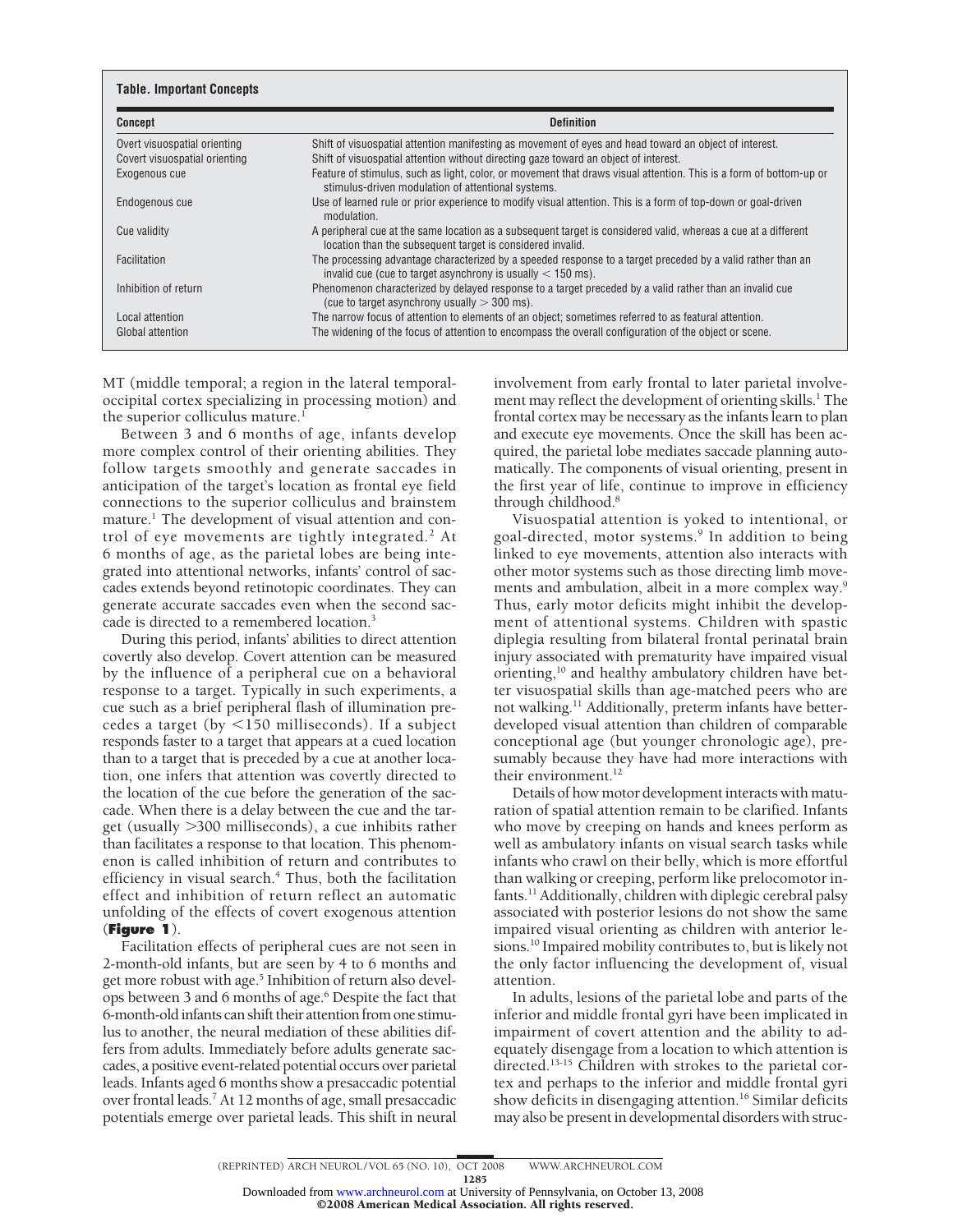

**Figure 1.** Typical cueing paradigm showing example of facilitation. Subject looks at fixation. Cue (highlighted box) appears on 1 side, followed by a target (asterisk). A valid cue appears on the same side as the target and an invalid cue appears on the side opposite the target. When the delay between cue and target is short ( $<$ 150 milliseconds) a valid cue speeds the response. A longer delay (>300 milliseconds) with a valid cue inhibits the response.



**Figure 2.** Examples of hierarchical figures. A, A large letter *H* is composed of individual letter *A*'s. B, A rectangle is composed of smaller ovals.

tural changes in the parietal lobe, such as children with chromosome 22q11.2 deletion.17

### **LATERALIZED ATTENTION**

Awareness of stimuli to the left and the right is of special importance in directing spatial attention. In adults, unilateral spatial neglect has a profound effect on the functional recovery of patients.<sup>9</sup> In neglect, patients fail to orient toward or respond to stimuli in space contralateral to their lesions. The syndrome is more common with right hemisphere damage and can be produced by lesions within a widely distributed attentional network, including the posterior parietal, dorsolateral prefrontal, and medial frontal cortices, as well as the thalamus and basal ganglia.

The literature on spatial neglect in children is sparse.<sup>18,19</sup> Similar to adults, neglect can occur following lesions within distributed networks. In addition to lesions involving cortical structures, neglect in children occurs after injury to the basal ganglia, internal capsule,<sup>18</sup> thala $mus<sub>1</sub><sup>20</sup>$  and cerebellum.<sup>21</sup> It is less clear if neglect in children is more common and more severe following right than left brain damage.

Most healthy young adults show a slight leftward bias when bisecting lines. However, this bias is not present in early childhood. Rather, children aged 4 to 5 years exhibit a rightward bias with the right hand and a leftward bias with the left hand. Only by age 7 to 8 years do children exhibit the slight leftward bias with either hand.<sup>22</sup>

In children, subtle lateralized biases in attention following brain damage may be remarkably persistent. Young children with perinatal injury to either hemisphere preferentially remove toys from ipsilesional space.<sup>23</sup> Bilateral frontal perinatal brain injury can produce a lateralized deficit of visual attention, with the greatest impairment in the right visual field.<sup>10</sup> Therefore, both hemispheres may be critical in the development of visuospatial attention before the typical adult pattern of right hemisphere dominance emerges.

Impairment of lateralized attention is also a component of developmental disorders not associated with focal brain injury. Children with developmental dyslexia and attention-deficit/hyperactivity disorder may show evidence of subtle left-sided neglect, $24,25$  which in attention-deficit/hyperactivity disorder can be normalized with treatment with methylphenidate.<sup>26</sup> Functional polymorphisms of the dopamine transporter gene *DAT1* are associated with biases in lateralized attention and may eventually contribute to our understanding of lateralized attentional deficits in developmental disorders.<sup>27</sup>

#### **LOCAL AND GLOBAL PROCESSING**

Visuospatial attention is often described metaphorically as a *spotlight*. The ability to vary the size of this spotlight is important given the need to focus narrowly when scrutinizing details and widely when surveying a scene. Infants aged 4 months are sensitive to local but not global features in complex forms. Infants aged 7 months begin to respond to the whole object, an effect that becomes more robust by 10 months of age.28 Infants as young as 4 to 10 months show left visual field advantages (presumably reflecting right hemisphere dominance) for overall spatial configurations and right visual field advantages (presumably reflecting left hemisphere dominance) for feature analysis.29 While preschoolers are sensitive to parts as well as the whole, the ability to simultaneously appreciate and integrate both kinds of information gradually improves with age.30

The protracted development of local and global attention contributes to individual differences in adolescence. In a functional magnetic resonance imaging study of children aged 12 to 14 years, children with slower behavioral responses to hierarchical figures (**Figure 2**) showed an immature pattern of bilateral activation for both global and local tasks while children with faster performance demonstrated an adultlike pattern of activity, with right greater than left activity during global analysis and the opposite pattern during local-level processing.<sup>31</sup>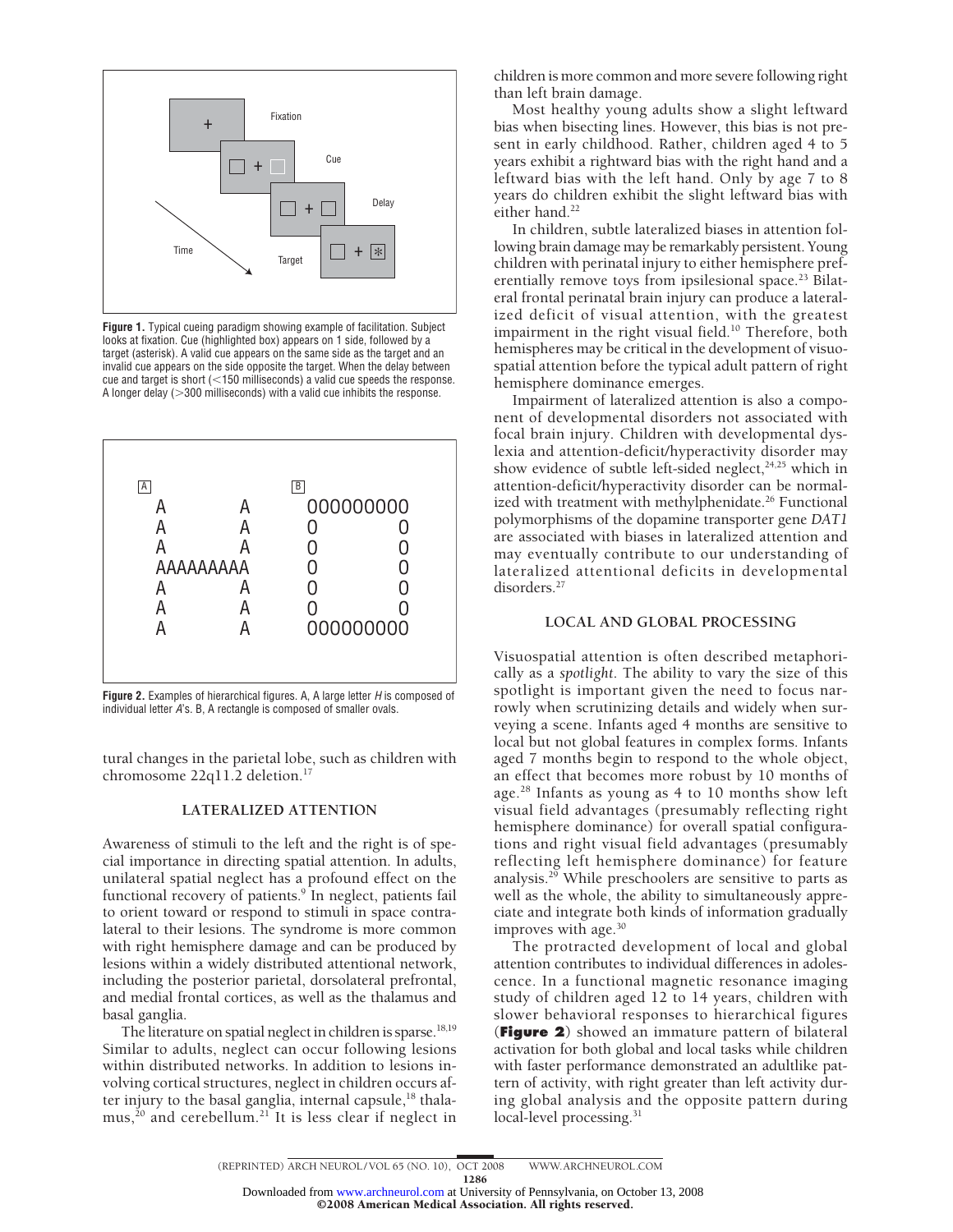In adults, right posterior temporal injury impairs global-level processing while left posterior temporal injury impairs local-level processing.29,32 Similar to adults, children aged 5 to 12 years with right hemisphere injury are inaccurate in reproducing the global organization of hierarchical figures and children with early left hemisphere injury are worse in reproducing local features. However, unlike adults, children with left hemisphere injury perform worse than control subjects on both local and global processing, even though local feature reproduction is relatively more impaired.32 Thus, early left hemisphere injury may have a greater effect than right hemisphere injury on the ability to flexibly modulate the focus of attention.

Two genetic syndromes are also associated with deficits in local or global processing. Children with Down syndrome show local-level impairments<sup>33</sup> while children with Williams syndrome have deficits in global processing that may be attributed to parietal and occipital volume loss.34

#### **CONCLUSIONS**

Spatial attention develops from infancy through childhood. The rudiments of visuospatial functioning develop in the first 3 months of life. Between 3 and 6 months of age, flexible and dynamic aspects of visuospatial attention appear and continue to develop in efficiency throughout childhood. Despite our increasing knowledge of the developmental cognitive neuroscience of visuospatial attention, several questions of particular importance to clinicians remain unanswered. We highlight 3 such questions.

First, what effect does age at the time of focal brain injury have on attentional systems? The long-term effect of perinatal injury and injury in early or late childhood is likely to be different, but the precise nature of those differences remains to be worked out. While the effects of perinatal injury on visuospatial attention have been investigated, the effects of injury acquired in later childhood have not received similar scrutiny. Second, what aspects of visuospatial attention, if any, are affected in children with diffuse disease such as genetic or metabolic developmental disorders? Studies of children with 22q11.2 deletion and Williams syndrome demonstrate that genetic conditions can be associated with focal neurologic dysfunction. A better understanding of the abnormalities of attentional systems in these children, even if not their primary deficit, would contribute considerably to an appreciation of their functional disabilities. Third, do primary attentional deficits have an effect on the development of other cognitive systems? The orderly developmental sequence of visuospatial attention presumably has adaptive advantages. Attention plays a critical role in the development of sensory-motor integration and is likely to provide important scaffolding on which other cognitive abilities like praxis and even language are constructed. The effect of deficits in specific components of spatial attention on other cognitive domains remains unexplored. Such studies promise to offer critical insight into neural plasticity and

the interfaces between cognitive domains in the developing brain.

**Accepted for Publication:** March 6, 2008.

**Correspondence:** Sabrina E. Smith, MD, PhD, Division of Neurology, Children's Hospital of Philadelphia, 34th St and Civic Center Boulevard, Philadelphia, PA 19104 (smithsa@email.chop.edu).

**Author Contributions:** *Study concept and design:* Smith and Chatterjee. *Drafting of the manuscript:* Smith. *Critical revision of the manuscript for important intellectual content:* Smith and Chatterjee. *Obtained funding:* Smith and Chatterjee. *Study supervision:* Chatterjee.

**Financial Disclosure:** None reported.

**Funding/Support:** This study was supported by the Child Neurology Foundation Researcher in Training Award (Dr Smith); grant K12 HD043245 from the National Institutes of Health (Dr Smith); and grants RO1 DC004817 and RO1 HD050199 from the National Institutes of Health (Dr Chatterjee).

#### **REFERENCES**

- 1. Johnson MH. *Developmental Cognitive Neuroscience.* 2nd ed. Malden, MA: Blackwell Publishing; 2005.
- 2. Richards JE, Holley FB. Infant attention and the development of smooth pursuit tracking. *Dev Psychol*. 1999;35(3):856-867.
- 3. Gilmore RO, Johnson MH. Egocentric action in early infancy: spatial frames of reference for saccades. *Psychol Sci*. 1997;8(3):224-230.
- 4. Posner MI, Rafal RD, Choate LS, Vaughan J. Inhibition of return: neural basis and function. *Cogn Neuropsychol*. 1985;2(3):211-228.
- 5. Johnson MH, Tucker LA. The development and temporal dynamics of spatial orienting in infants. *J Exp Child Psychol*. 1996;63(1):171-188.
- 6. Clohessy AB, Posner MI, Rothbart MK, Vecera SP. The development of inhibition of return in early infancy. *J Cogn Neurosci*. 1991;3(4):345-350.
- 7. Csibra G, Tucker LA, Johnson MH. Neural correlates of saccade planning. *Int J Psychophysiol*. 1998;29(2):201-215.
- 8. Schul R, Townsend J, Stiles J. The development of attentional orienting during the school-age years. *Dev Sci*. 2003;6(3):262-272(11).
- 9. Chatterjee A. Neglect: a disorder of spatial attention. In: D'Esposito M, ed. *Neurological Foundations of Cognitive Neuroscience.* Cambridge, MA: MIT Press; 2003:1-26.
- 10. Craft S, White DA, Park TS, Figiel G. Visual attention in children with perinatal brain injury: asymmetric effects of bilateral lesions. *J Cogn Neurosci*. 1994; 6(2):165-173.
- 11. Kermoian R, Campos JJ. Locomotor experience: a facilitator of spatial cognitive development. *Child Dev*. 1988;59(4):908-917.
- 12. Matthews A, Ellis AE, Nelson CA. Development of preterm and full-term infant ability on AB, recall memory, transparent barrier detour, and means-end tasks. *Child Dev*. 1996;67(6):2658-2676.
- 13. Posner MI, Walker JA, Friedrich FJ, Rafal RD. Effects of parietal injury on covert orienting of attention. *J Neurosci*. 1984;4(7):1863-1874.
- 14. Snyder JJ, Chatterjee A. The frontal cortex and exogenous attentional orienting. *J Cogn Neurosci*. 2006;18(11):1913-1923.
- 15. Chambers CD, Mattingley JB. Neurodisruption of selective attention: insights and implications. *Trends Cogn Sci*. 2005;9(11):542-550.
- 16. Schatz J, Craft S, Koby M, DeBaun MR. A lesion analysis of visual orienting performance in children with cerebral vascular injury. *Dev Neuropsychol*. 2000; 17(1):49-61.
- 17. Simon TJ, Ding L, Bish JP, McDonald Mc-Ginn DM, Zackai E, Gee J. Volumetric, connective, and morphologic changes in the brains of children with chromosome 22q11.2 deletion syndrome: an integrative study. *Neuroimage*. 2005; 25(1):169-180.
- 18. Ferro JM, Martins IP, Tavora L. Neglect in children. *Ann Neurol*. 1984;15(3):281- 284.